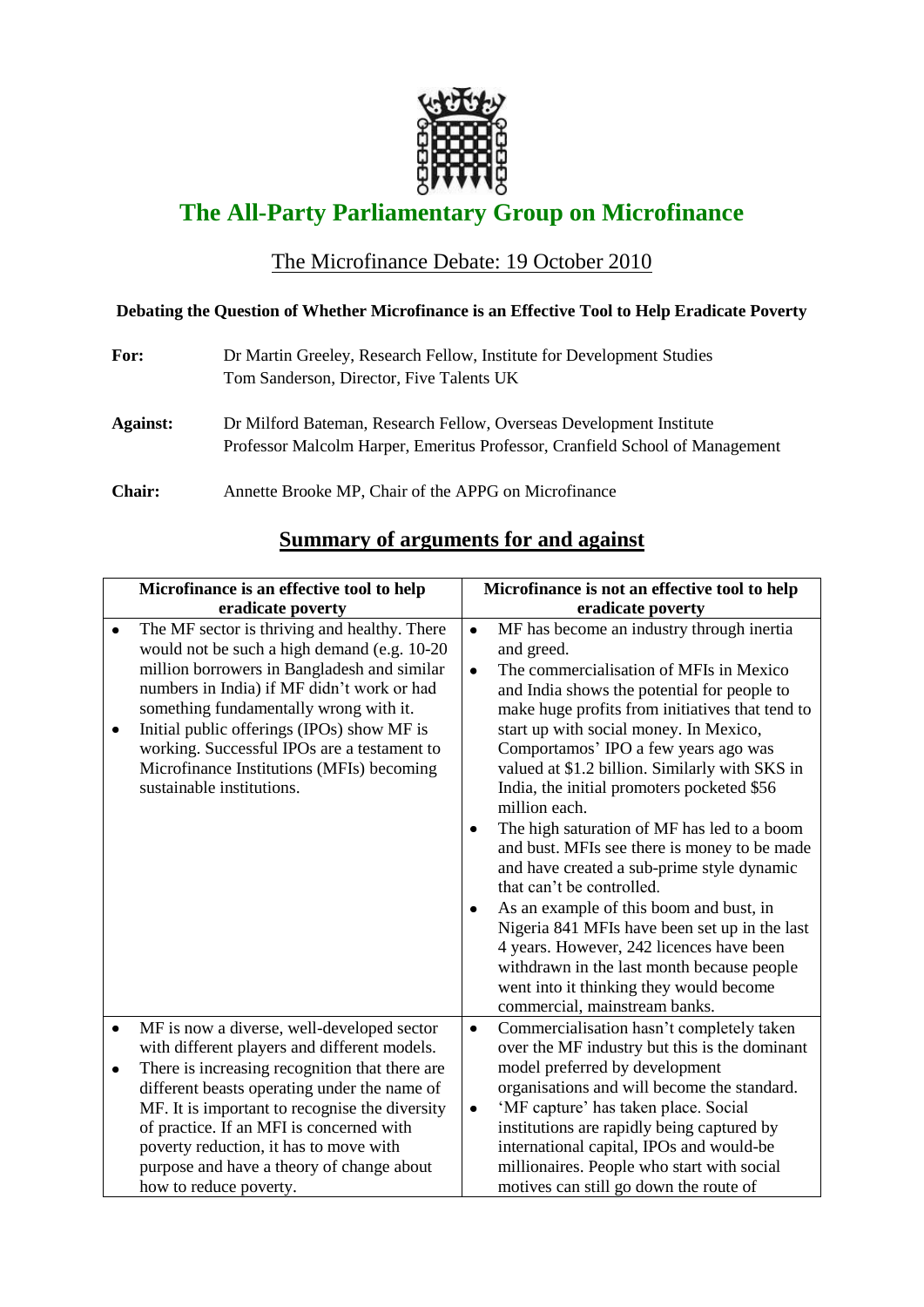|           | There are two groups of advocates who argue<br>in favour of MF as a tool to alleviate poverty.<br>The first group values MF because it leads to<br>greater financial inclusion and enables more |           | profitability.                                                                             |
|-----------|-------------------------------------------------------------------------------------------------------------------------------------------------------------------------------------------------|-----------|--------------------------------------------------------------------------------------------|
|           | people to access financial markets. This is                                                                                                                                                     |           |                                                                                            |
|           | grounded in the assumption that a stronger<br>financial sector leads to economic growth                                                                                                         |           |                                                                                            |
|           | which in turn leads to poverty reduction.                                                                                                                                                       |           |                                                                                            |
| $\bullet$ | The second group has a different theory of                                                                                                                                                      |           |                                                                                            |
|           | change and values MF because of its direct                                                                                                                                                      |           |                                                                                            |
|           | impact on the household welfare of clients.                                                                                                                                                     |           |                                                                                            |
|           | MF is a significant contributor to the welfare                                                                                                                                                  |           |                                                                                            |
|           | of poor clients.                                                                                                                                                                                |           |                                                                                            |
| ٠         | The original concept of MF is the right one<br>but has got obscured.                                                                                                                            | $\bullet$ | The original mission of MF was to reduce<br>poverty through the expansion of, or           |
| ٠         | Muhammad Yunus, the original pioneer of                                                                                                                                                         |           | opportunity to engage with income-                                                         |
|           | MF is critical of some of the developments in                                                                                                                                                   |           | generating activities. After 30 years, there is                                            |
|           | the field, especially the superprofits made                                                                                                                                                     |           | no evidence that MF has performed as it was                                                |
|           | from privatising MFIs. This is inconsistent                                                                                                                                                     |           | originally set out to perform.                                                             |
|           | with the original mission of MF. The original                                                                                                                                                   | $\bullet$ | The village of Jobra in Bangladesh where                                                   |
|           | pioneers of MF weren't concerned with                                                                                                                                                           |           | Muhammad Yunus gave out his first loans is                                                 |
|           | sustainability but with what kind of<br>interventions would benefit households of                                                                                                               |           | in as much poverty now as it was 30 years                                                  |
|           | clients.                                                                                                                                                                                        | $\bullet$ | ago.<br>Individual entrepreneurship has nothing to do                                      |
| ٠         | A major concern for many MFIs is gaining                                                                                                                                                        |           | with sustainable development.                                                              |
|           | access to money markets for growth - access                                                                                                                                                     |           |                                                                                            |
|           | requires good financial performance and                                                                                                                                                         |           |                                                                                            |
|           | financial sustainability.                                                                                                                                                                       |           |                                                                                            |
| ٠         | The MF agenda has been hijacked by those                                                                                                                                                        |           |                                                                                            |
|           | who are focused on access to financial<br>services and extending scope of financial                                                                                                             |           |                                                                                            |
|           | markets through MFIs. They have little to say                                                                                                                                                   |           |                                                                                            |
|           | about the direct impact of MF on welfare of                                                                                                                                                     |           |                                                                                            |
|           | clients.                                                                                                                                                                                        |           |                                                                                            |
|           | There has been a related shift from donor to                                                                                                                                                    |           |                                                                                            |
|           | private finding of MF activities with a focus                                                                                                                                                   |           |                                                                                            |
|           | on the sustainability of MFIs rather than the                                                                                                                                                   |           |                                                                                            |
|           | impact of MF programmes on welfare. For<br>example, DFID locates its MF work within                                                                                                             |           |                                                                                            |
|           | private sector development.                                                                                                                                                                     |           |                                                                                            |
| ٠         | If an MFI isn't sustainable it won't be able to                                                                                                                                                 |           |                                                                                            |
|           | serve poor clients well. However, a focus on                                                                                                                                                    |           |                                                                                            |
|           | sustainability should not be to the exclusion                                                                                                                                                   |           |                                                                                            |
|           | of concerns for poverty outreach.                                                                                                                                                               |           |                                                                                            |
|           | MF is useful. The World Bank and others                                                                                                                                                         | $\bullet$ | Randomised control trials published in 2009                                                |
|           | have done studies e.g. Financial Diaries,<br>Portfolios of the Poor, showing that poor                                                                                                          |           | suggest that clients got little benefit from MF.                                           |
|           | people can, want and do save money. They                                                                                                                                                        | $\bullet$ | MF has led to greater indebtedness of the<br>poor. People who have multiple loans and      |
|           | want to move money, borrow money to                                                                                                                                                             |           | businesses are more likely to fail and struggle                                            |
|           | invest or to pay for consumption purposes                                                                                                                                                       |           | to repay loans.                                                                            |
|           | and some want to insure themselves against                                                                                                                                                      | $\bullet$ | Studies in Andra Pradesh indicate that                                                     |
|           | certain risks.                                                                                                                                                                                  |           | subsistence farmers get into high rates of                                                 |
| ٠         | People in the UK would struggle without                                                                                                                                                         |           | debt.                                                                                      |
|           | such services and the same is true for the                                                                                                                                                      | ٠         | Supporters of MF use stories and case studies                                              |
|           | very poor.<br>Evidence from a 5-year research programme                                                                                                                                         |           | to counter the negative outcomes of random<br>control trials. Anecdotes about the positive |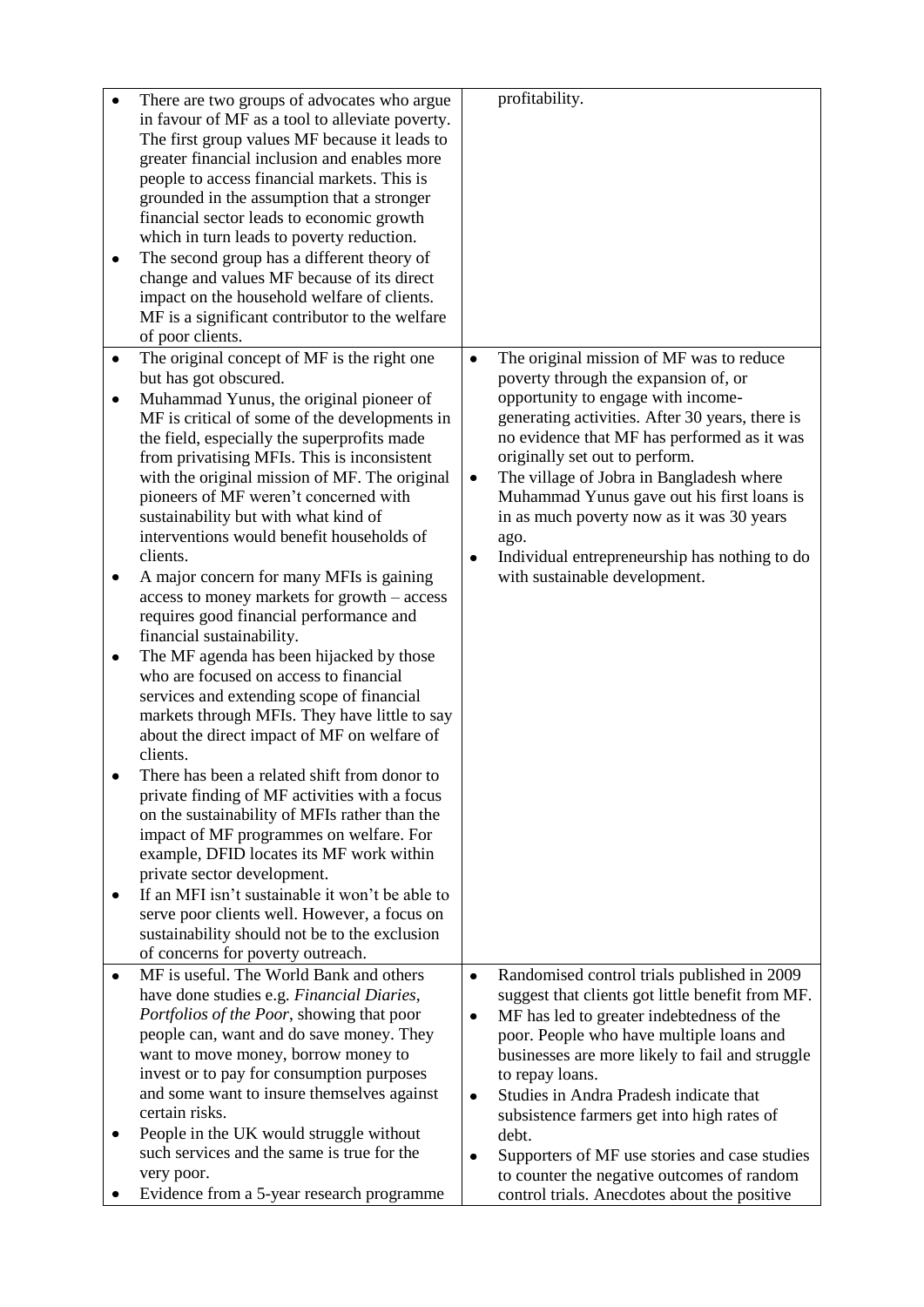| ٠<br>٠                              | 'Money with a mission' showed a positive<br>impact of MF in many areas of household<br>welfare e.g. increased income, improved<br>earning patterns, consumption smoothing,<br>building of assets, greater esteem and<br>empowerment of clients and greater capacity<br>to cope with crises.<br>There are many powerful stories which show<br>how MF has impacted people's lives. These<br>are important for grounding theoretical<br>discussions of MF.<br>Yunus and the Grameen Bank didn't win the<br>Nobel Peace Prize from making profit but<br>because of the evidence that MF has had an<br>impact on poverty alleviation. | $\bullet$<br>$\bullet$ | impact of MF do not prove anything. As<br>many anecdotes can be found to show the<br>negative consequences such as people getting<br>into debt, family break-ups, suicides etc.<br>Parallels can be drawn between Muhammad<br>Yunus and the 'Marlboro Man', iconic<br>figures who both market a product that is bad<br>for people's long-term health.<br>Organisations like DFID are now having to<br>move into debt counselling to reverse the<br>negative consequences of earlier investment<br>in MF. |
|-------------------------------------|----------------------------------------------------------------------------------------------------------------------------------------------------------------------------------------------------------------------------------------------------------------------------------------------------------------------------------------------------------------------------------------------------------------------------------------------------------------------------------------------------------------------------------------------------------------------------------------------------------------------------------|------------------------|----------------------------------------------------------------------------------------------------------------------------------------------------------------------------------------------------------------------------------------------------------------------------------------------------------------------------------------------------------------------------------------------------------------------------------------------------------------------------------------------------------|
| $\bullet$<br>$\bullet$<br>$\bullet$ | MF is empowering: it enables people to do<br>things with their money. People literally<br>'walk taller' as a result of accessing MF.<br>Women, in particular gain a sense of dignity<br>from running a business or simply having the<br>ability to choose how or when to save,<br>borrow or invest.<br>A key advantage of MF is the concept of self-<br>worth, enabling someone to take their own<br>decisions, not relying on charity.                                                                                                                                                                                          | $\bullet$              | MF pushes the responsibility of poverty onto<br>the poor. It absolves governments and others<br>of the responsibility to raise taxes or improve<br>social welfare. For example, in Kerala local<br>government have used the expansion of MF<br>as an excuse for the lack of investment in<br>medical services – if people have MF it is<br>argued they can sort things out for<br>themselves.                                                                                                            |
| ٠<br>٠<br>٠                         | Socially-minded MFIs do not want people to<br>get addicted to debt. Many provide a lot of<br>training to clients on financial literacy and<br>business skills.<br>The growing trend is for MFIs to provide<br>multiple products such as savings, insurance<br>and money transfers rather than only<br>providing loans.<br>There is great potential for innovation such as<br>mobile banking to facilitate transfers and<br>savings.                                                                                                                                                                                              | $\bullet$<br>٠         | A typical MF account is an expensive and<br>limited product. There is usually just one type<br>of account to choose from. Most do not take<br>savings but may demand you to put money<br>down as a guarantee. You may also be<br>required to take out insurance to cover your<br>loans which will increase the cost of your<br>repayments.<br>Unlike other banks, MFIs don't have to offer<br>savings products. They can lend money at a<br>high price and demand that loans are paid<br>back quickly.   |
| ٠<br>٠                              | Unlike other forms of development<br>assistance, MFIs could continue if the tap of<br>funding was to stop. Many are self-sustaining<br>at an institutional and group level. Income-<br>generating activities would not cease.<br>MF avoids many forms of corruption. Other<br>forms of aid stick to people's hands but MF<br>does reach the people on the ground.                                                                                                                                                                                                                                                                |                        |                                                                                                                                                                                                                                                                                                                                                                                                                                                                                                          |
| ٠                                   | The traditional group model of MF provides<br>transparency, accountability and peer<br>support. When given the choice, many groups<br>would continue to meet because of social<br>value of coming together to share best<br>practice, business ideas.<br>Opportunity International did a DFID-funded<br>study in Ghana and Columbia looking at<br>group-lending methodology. Women were<br>not graduating out of groups to smaller<br>groups then individual loans and wanted to                                                                                                                                                 | $\bullet$              | To qualify for a traditional MF account you<br>have to form a solidarity group and meet as a<br>group once a week to discuss your private<br>financial affairs. You need to choose the<br>other members of your group carefully as<br>these people will decide whether you can<br>borrow money. If one person in the group<br>fails to repay their loan you will all be liable<br>for it. Most accounts are only available to<br>women.<br>Whilst MF groups can be empowering they                       |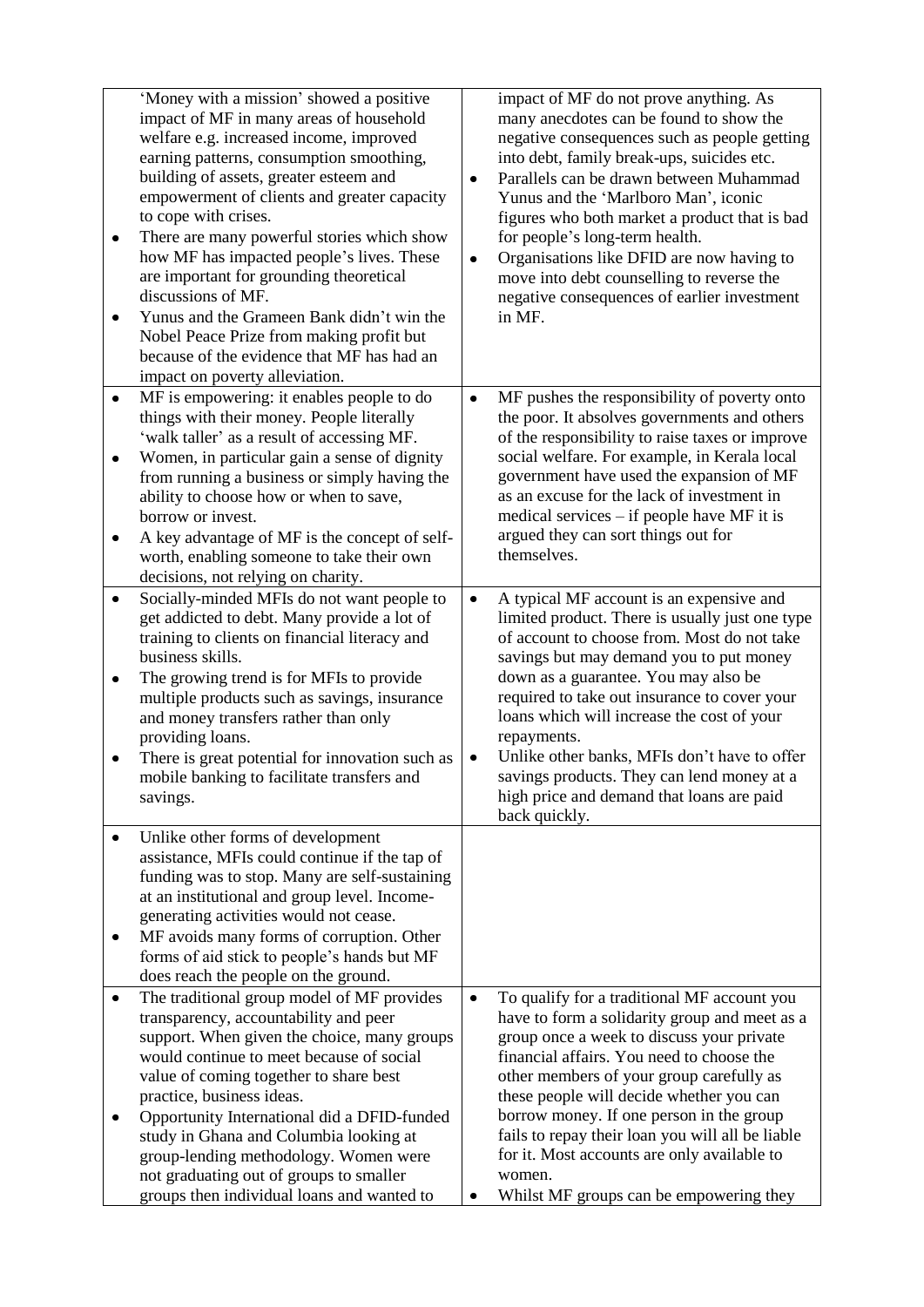|                                     | know why women did not leave the groups.<br>Most women interviewed said they didn't<br>want to leave groups because there was value<br>in being part of a group beyond accessing<br>capital.                                                                                                                                                                                                                                                                                                           | $\bullet$                                        | can also add strains to existing relationships<br>within a community.<br>High payback rates could actually be a<br>problem. Some borrowers may in fact be<br>playing the system with multiple loans or are<br>selling last possessions in order to uphold<br>solidarity of groups.                                                                                                                                                                                                                                                                  |
|-------------------------------------|--------------------------------------------------------------------------------------------------------------------------------------------------------------------------------------------------------------------------------------------------------------------------------------------------------------------------------------------------------------------------------------------------------------------------------------------------------------------------------------------------------|--------------------------------------------------|-----------------------------------------------------------------------------------------------------------------------------------------------------------------------------------------------------------------------------------------------------------------------------------------------------------------------------------------------------------------------------------------------------------------------------------------------------------------------------------------------------------------------------------------------------|
| $\bullet$<br>٠                      | MF is <i>micro</i> so we need to remember that<br>changes might be small or generational. It<br>may not be client but her/his children who<br>reap the greatest rewards.<br>The fact that many microenterprises stay<br>small is to be expected. Not every MF<br>entrepreneur is going to become the head of a<br>multinational company. Many clients are<br>satisfied to earn a regular income that will<br>enable them to send kids to school, etc, or<br>simply to have a safe place to save money. | $\bullet$<br>$\bullet$<br>٠                      | There is no historical evidence that a<br>proliferation of microenterprises has anything<br>to do with sustainable development or<br>poverty reduction. MF is not associated with<br>growth in the Western world or other<br>economies.<br>MF doesn't understand economies of scale:<br>there is no capacity for microenterprises to<br>grow and become efficient and productive.<br>Most microenterprises start small and end<br>small.<br>There is no evidence that the growth of small<br>and medium business originates in<br>microenterprises. |
| $\bullet$<br>$\bullet$<br>$\bullet$ | MF helps to eradicate poverty as part of a<br>package of interventions. MF alone is not<br>sufficient. It is not a silver bullet.<br>Rather than debating whether MF works or<br>not, we should be looking at what aspects of<br>MF do or don't work.<br>MF is not the sole solution to elimination of<br>poverty but social microcredit is of great<br>value to many in the developing world and<br>has an important role to play.                                                                    | $\bullet$<br>$\bullet$<br>$\bullet$<br>$\bullet$ | MF is often oversold as the best kind of<br>development intervention.<br>The impact of MF on poverty eradication will<br>be limited without investment in other social<br>services.<br>Mainstream MF is not a way to eliminate<br>poverty.<br>The reality is that MF has been overblown<br>and we expect too much from it.                                                                                                                                                                                                                          |
| $\bullet$<br>٠                      | Randomised control trials didn't look at the<br>long term benefits of MF. They were looking<br>at household income over 18 months and<br>found a shortage of impact. Serious MFIs<br>don't make claims over this period.<br>Random control trials from 2009 are still<br>flawed but do address problem of selection<br>bias. 18 months not long enough to prove<br>impact on social indicators e.g. health.                                                                                            | $\bullet$                                        | Many evaluations of MF prior to 2009 have<br>been flawed and disguise the negative net<br>effect of MF in a community.                                                                                                                                                                                                                                                                                                                                                                                                                              |
| $\bullet$<br>٠                      | In many places, the only alternative financial<br>services are local money lenders. If MF can<br>lend at decent rates then this is a positive<br>alternative.<br>Mainstream regulated banks that serve poor<br>with first rate products are the ideal. The<br>long-term aim should be for MFIs to not be<br>needed at all.                                                                                                                                                                             | $\bullet$<br>٠                                   | MF is so popular only because there are few<br>alternatives, not because of the quality of the<br>product.<br>Other types of financial services can be<br>provided to the poor. They may not be as<br>profitable but will do a more effective job of<br>poverty alleviation.                                                                                                                                                                                                                                                                        |
| ٠<br>٠<br>٠                         | MF is not an alternative to supporting small<br>and medium enterprises (SMEs).<br>MF is not responsible for all the ills of<br>capitalism.<br>Capital is essential for small businesses but<br>there is a shortage of capital in Africa. MF is<br>a good way in inject capital.                                                                                                                                                                                                                        | $\bullet$<br>٠                                   | 1990s neo liberalism and the Washington<br>Consensus have resulted in commercialisers<br>pushing for financial sustainability. This has<br>led to high interest rates which have created a<br>disabling environment for businesses.<br>The expansion of microenterprises often<br>comes at the expense of existing businesses.                                                                                                                                                                                                                      |